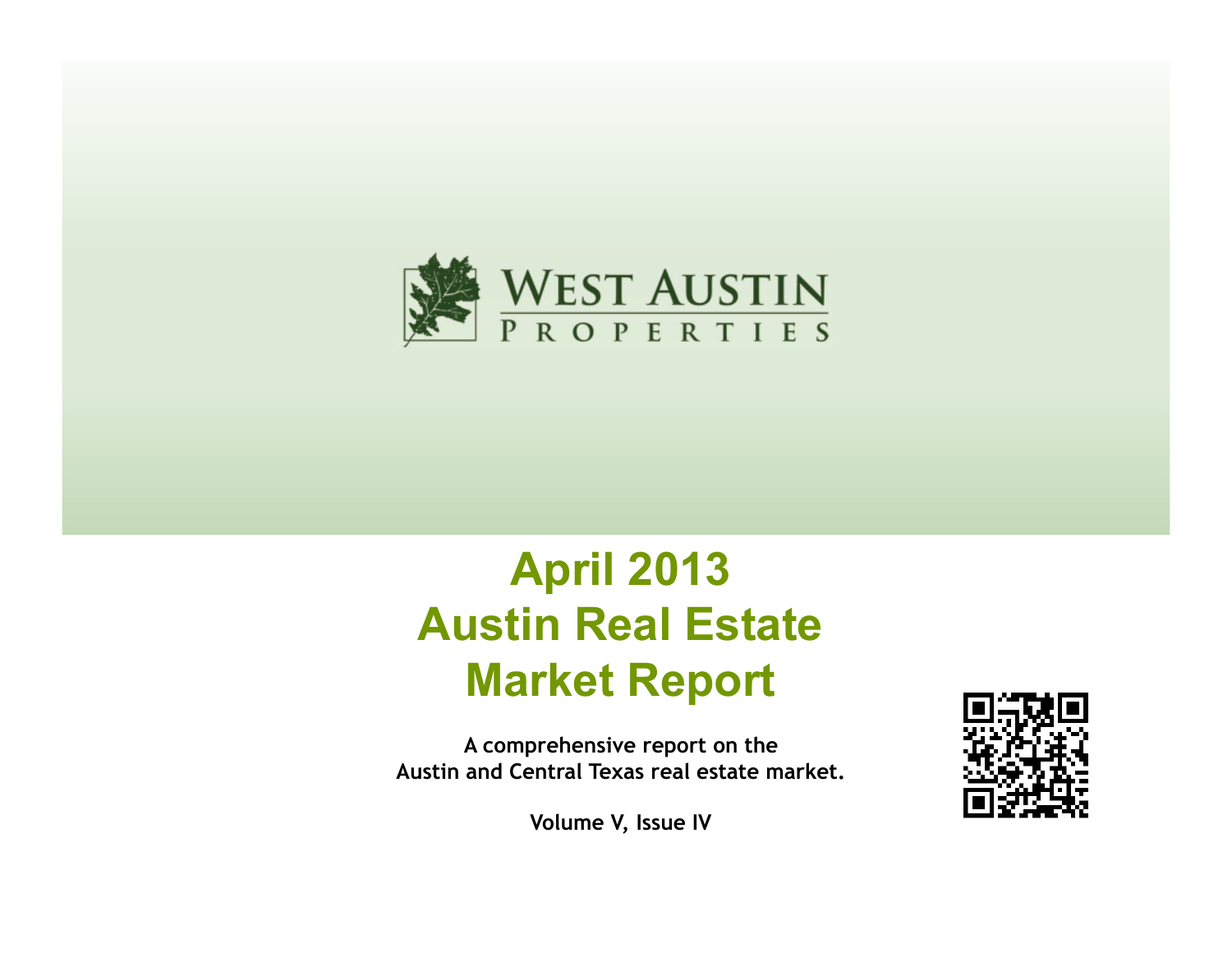## **Year to Date Sales – March 2013**

1



Year-to-date sales in Austin are higher than in the prior 4 years, showing increasing demand and an improving market.

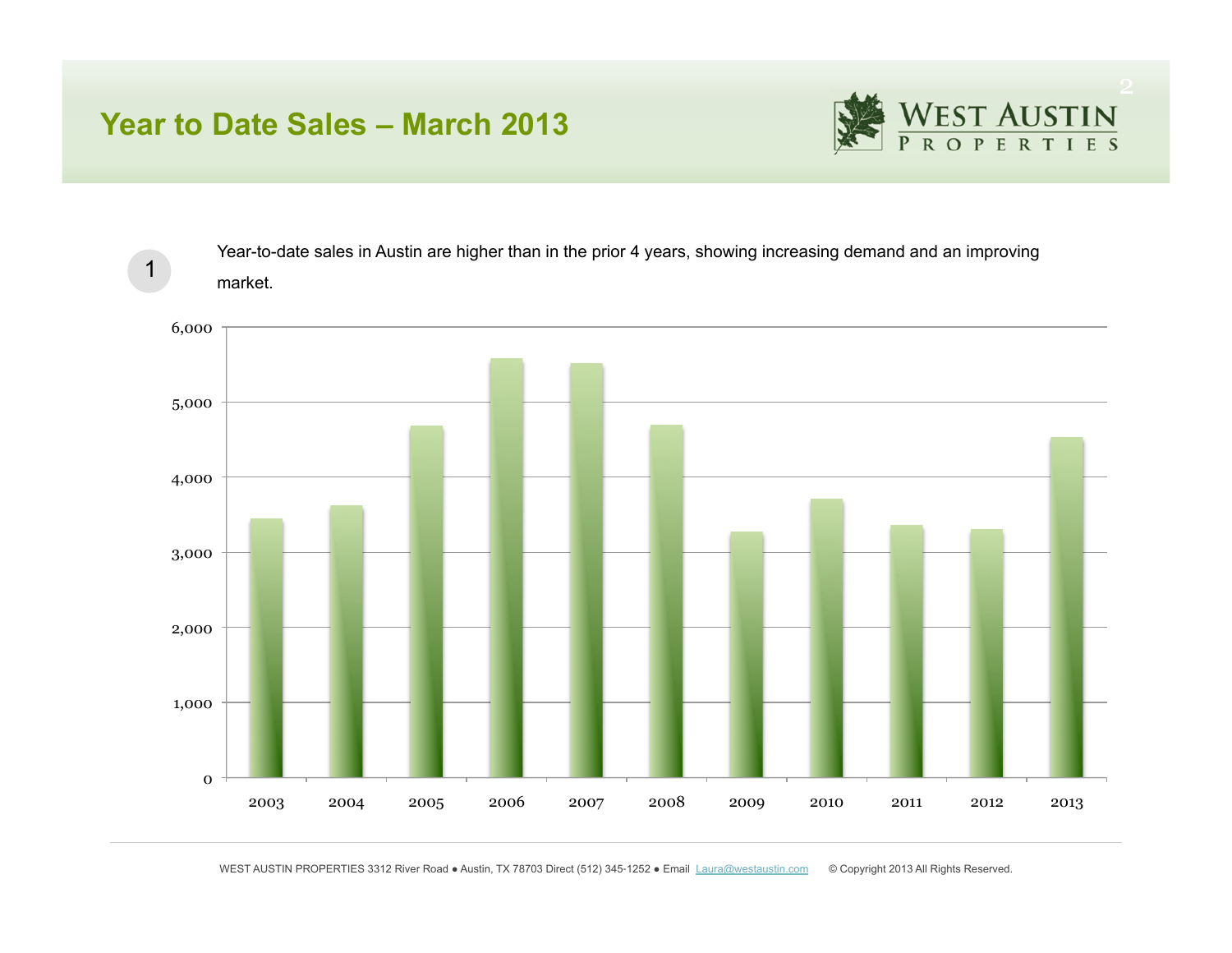# **Homes Sold per Month– March 2013**



The chart below follows the trends of numbers of homes sold during any given month. Last month there were 1,918 homes sold in Austin, Texas. More homes sold in February than in the prior 4 years during that month!



2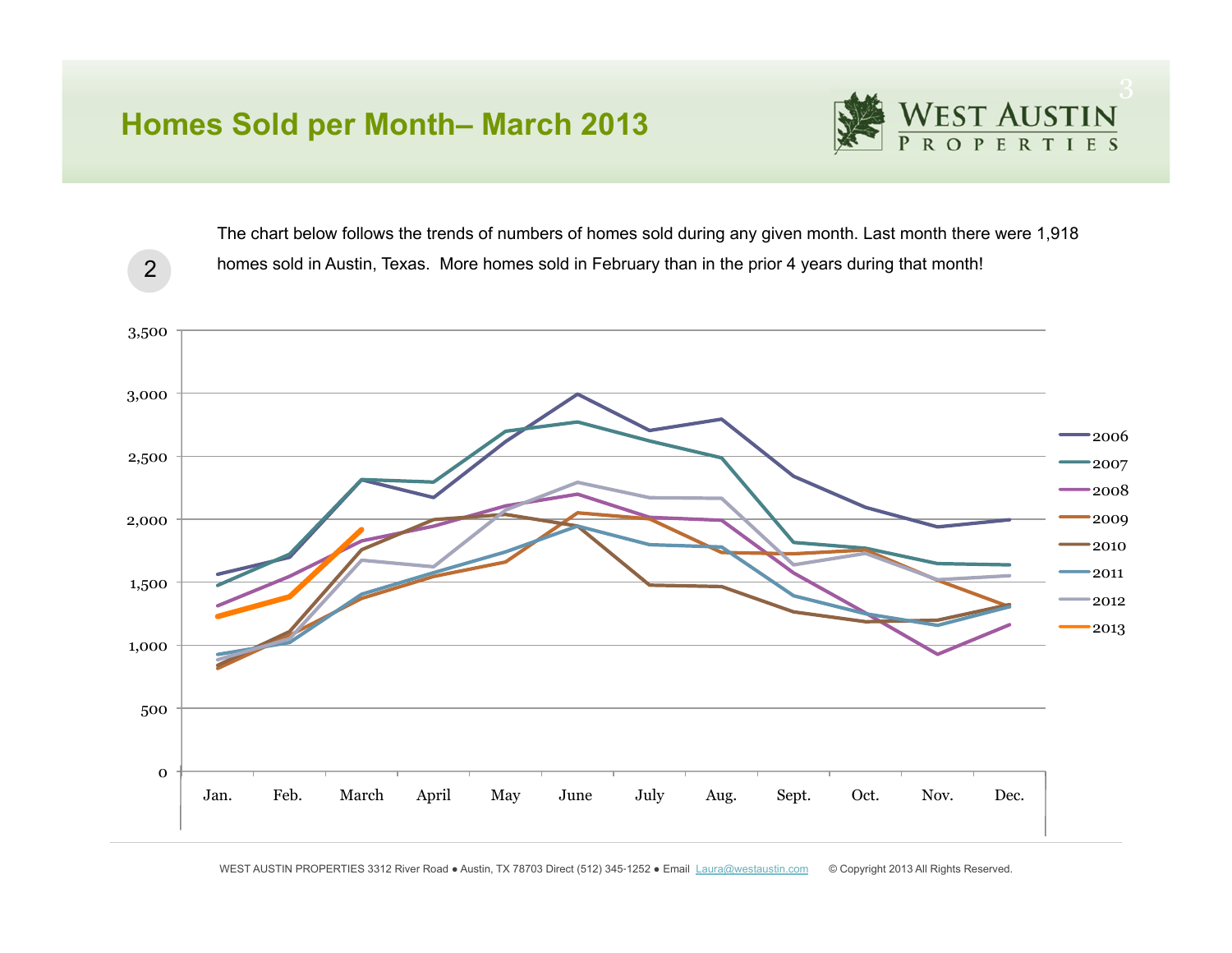#### **Homes For Sale– March 2013**



3

The chart below follows the trends of number of homes for sale during any given month. At the beginning of March, there were 5,066 homes for sale in Austin, Texas. There are fewer homes for sale at this time than in the last 7 years. **There are 26.7% fewer homes for sale than last year at this time.** 

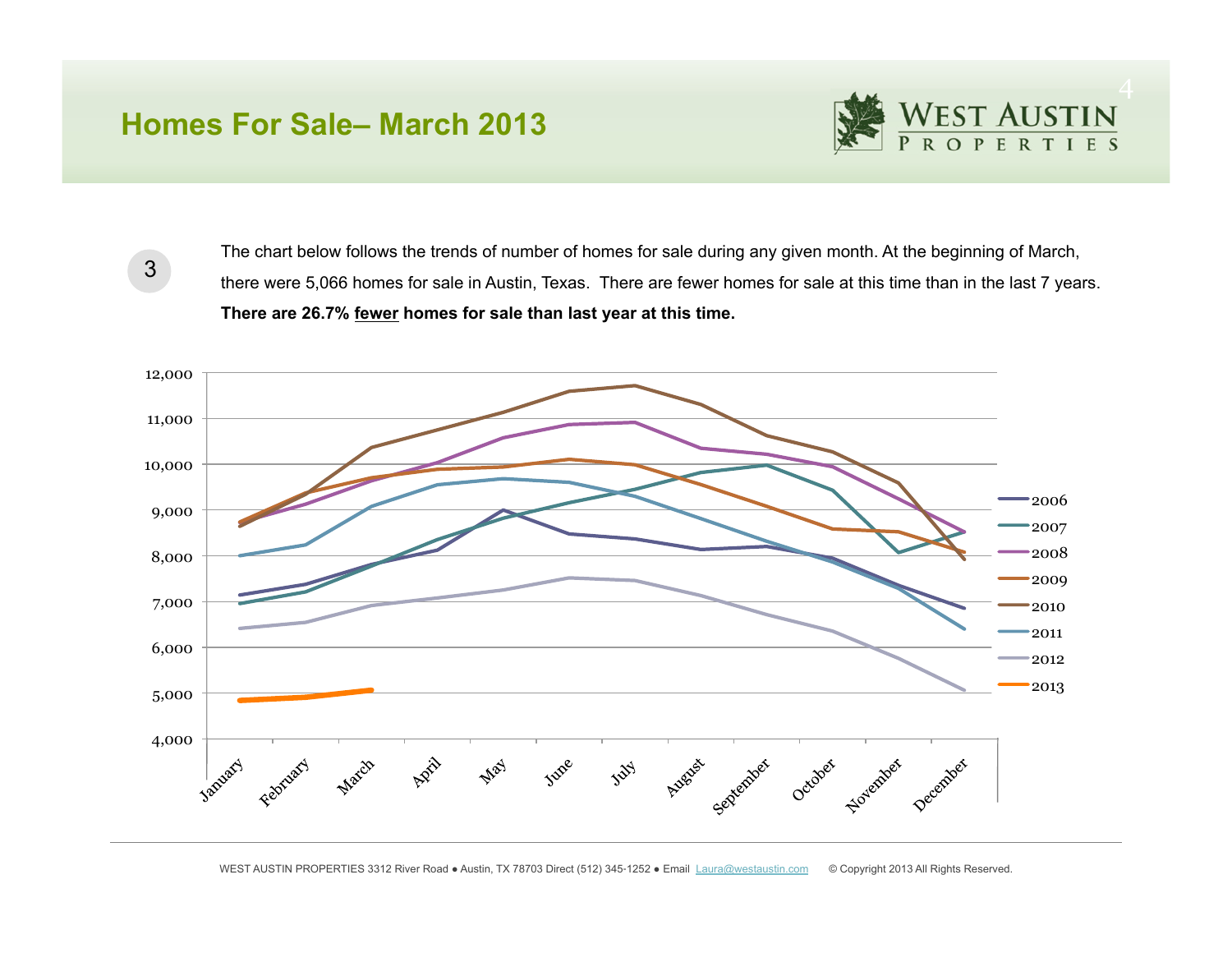### **Pending Sales per Month– March 2013**

4



The chart below tracks the number of Pending Sales in the market. These are homes that are Under Contract that have yet to close. This month there are 3,961 homes Pending in Austin, Texas. **This is the highest number of March pendings in the last 7 years.** Because of qualifying, mortgage and approval rates it is taking longer to go from contract to close.



WEST AUSTIN PROPERTIES 3312 River Road · Austin, TX 78703 Direct (512) 345-1252 · Email Laura@westaustin.com © Copyright 2013 All Rights Reserved.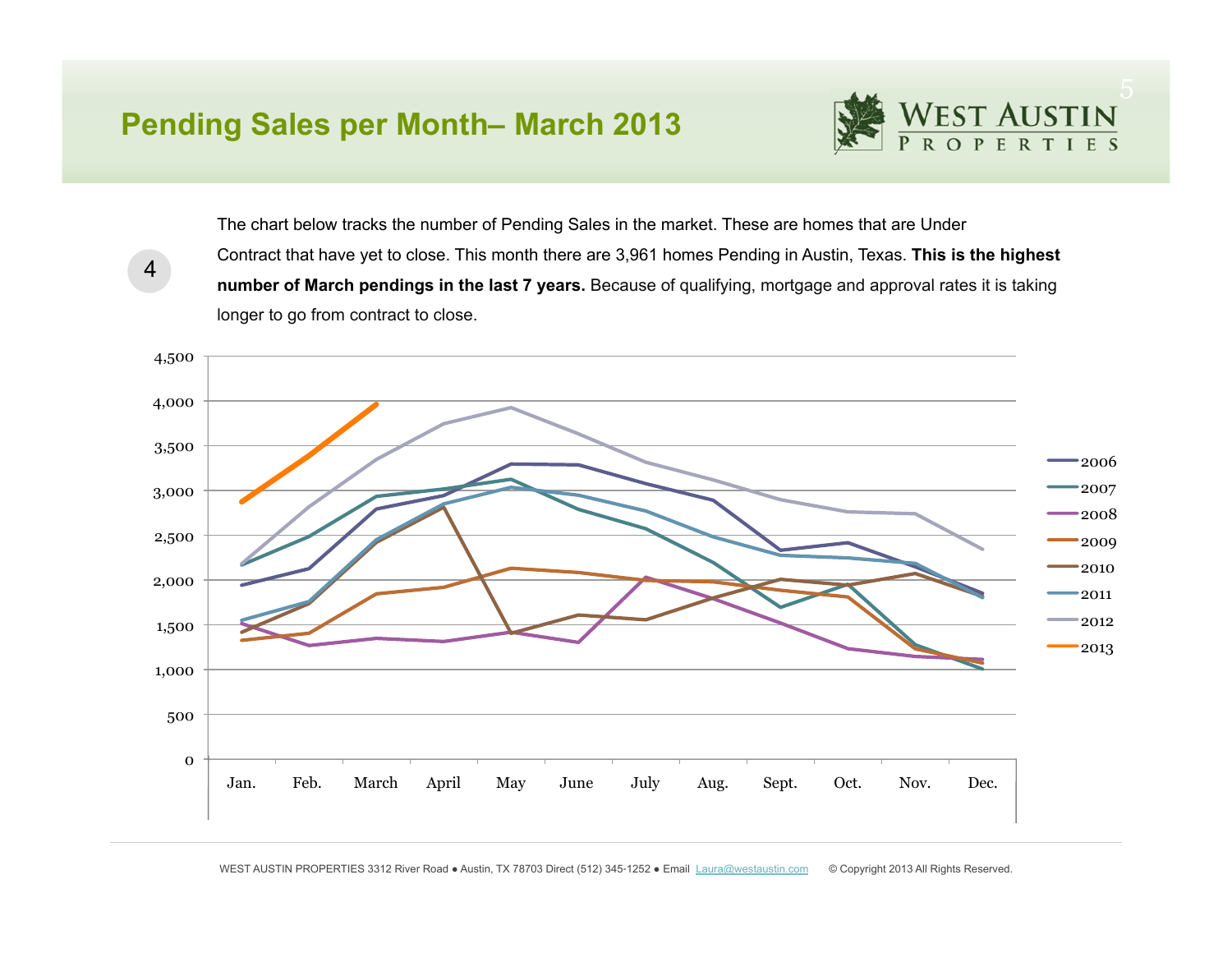# **Home Sales by Price Band-March 2013**



5

Overall we are in a Normal Seller's Market with 3.54 months of inventory. On average, home prices are showing Moderate Appreciation. However, the Market is different based on demand and the number of homes for sale in each price range. Homes valued under \$500,000 are in a Normal or Extreme Seller's Market.

| <b>Price Range</b><br># of Sold |      | <b>Active Listings</b><br><b>Months of Inventory</b> |       | <b>Market</b>                   |  |  |  |  |  |  |
|---------------------------------|------|------------------------------------------------------|-------|---------------------------------|--|--|--|--|--|--|
| \$0-\$100k                      | 107  | 258                                                  | 2.41  | <b>Extreme Sellers Market</b>   |  |  |  |  |  |  |
| \$100-\$200k                    | 712  | <b>1198</b>                                          | 1.68  | <b>Extreme Sellers Market</b>   |  |  |  |  |  |  |
| \$200-\$300k                    | 501  | 1120                                                 | 2.24  | <b>Extreme Sellers Market</b>   |  |  |  |  |  |  |
| \$300-\$400k                    | 265  | 686                                                  | 2.59  | <b>Extreme Sellers Market</b>   |  |  |  |  |  |  |
| \$400k-\$500k                   | 148  | 514                                                  | 3.47  | <b>Normal Sellers Market</b>    |  |  |  |  |  |  |
| \$500-\$600k                    | 64   | 272                                                  | 4.25  | <b>Normal Sellers Market</b>    |  |  |  |  |  |  |
| \$600-\$700k                    | 39   | 211                                                  | 5.41  | <b>Normal Sellers Market</b>    |  |  |  |  |  |  |
| \$700-\$800k                    | 18   | 157                                                  | 8.72  | <b>Balanced Market</b>          |  |  |  |  |  |  |
| \$800-\$900k                    | 16   | 103                                                  | 6.44  | <b>Balanced Market</b>          |  |  |  |  |  |  |
| \$900-\$1M                      | 8    | 77                                                   | 9.63  | <b>Balanced Market</b>          |  |  |  |  |  |  |
| $$1-$2M$                        | 34   | 300                                                  | 8.82  | <b>Balanced Market</b>          |  |  |  |  |  |  |
| $$2-$3M$                        |      | 82                                                   | 41.00 | <b>Extreme Buyer's Market</b>   |  |  |  |  |  |  |
| \$3M <sub>2</sub>               |      | 88                                                   | 44.00 | <b>Extreme Buyer's Market</b>   |  |  |  |  |  |  |
| <b>Overall MKT</b>              | 1916 | 5066                                                 | 2.64  | <b>Extreme Sellers Market</b>   |  |  |  |  |  |  |
|                                 |      |                                                      |       |                                 |  |  |  |  |  |  |
| 12+ Months of Inventory         |      | <b>Extreme Buyer's Market</b>                        |       | High Depreciation               |  |  |  |  |  |  |
| 9-12 Months of Inventory        |      | Normal Buyer's Market                                |       | Moderate Depreciation           |  |  |  |  |  |  |
| 6-9 Months of Inventory         |      | <b>Balanced Market</b>                               |       | <b>Flat/Slight Depreciation</b> |  |  |  |  |  |  |
| 3-6 Months of Inventory         |      | Normal Seller's Market                               |       | Moderate Appreciation           |  |  |  |  |  |  |
| 0-3 Months of Inventory         |      | <b>Extreme Seller's Market</b>                       |       | High Appreciation               |  |  |  |  |  |  |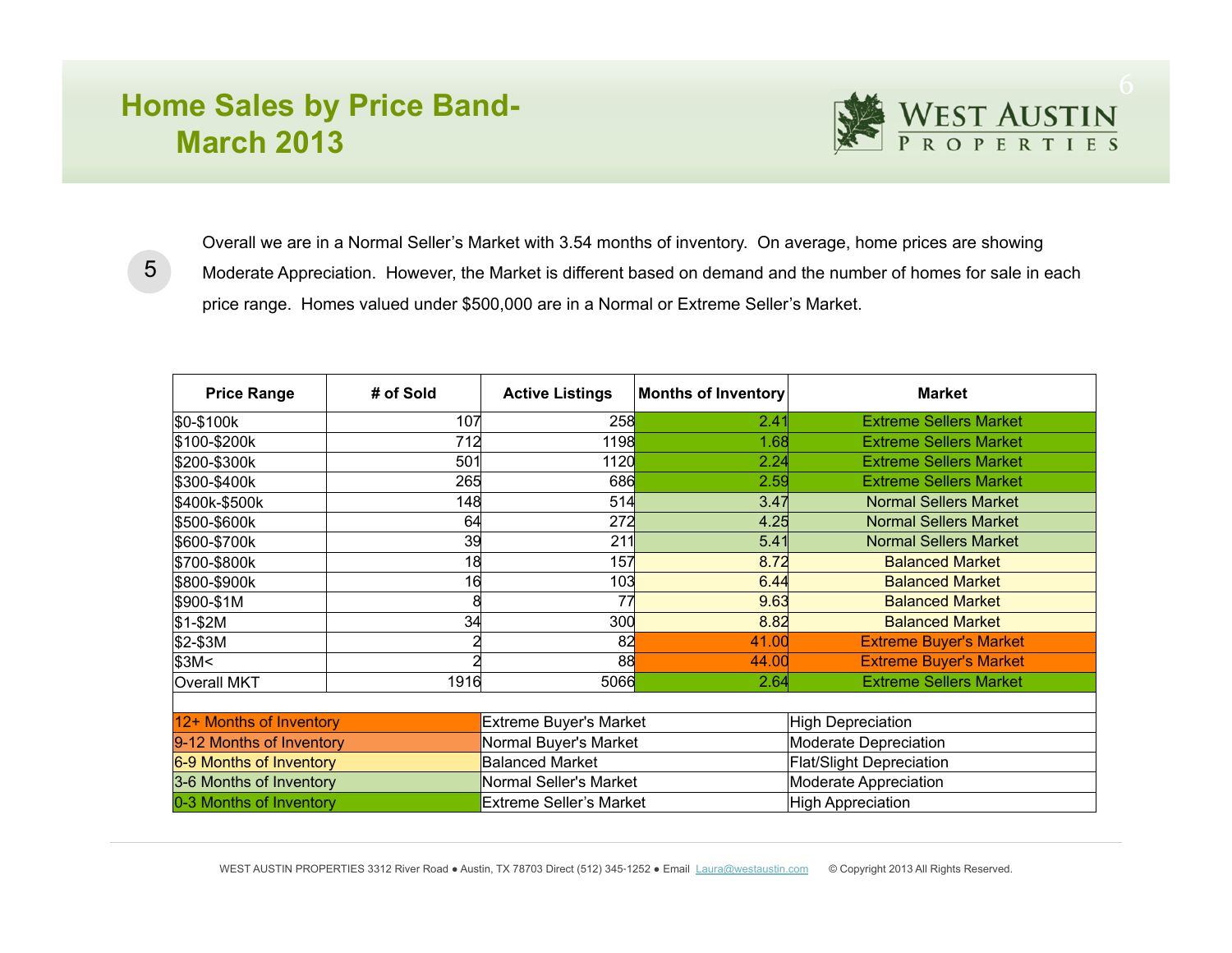# **Home Sales by Zip Code-March 2013**



The chart below provides details on how well each Zip Code is currently selling and the impact on home values. Fifteen out of 17 zip codes have less than 3 months of inventory and are defined as in an Extreme Seller's Market. 7

| <b>Zip Code</b>                                                                       | # of Solds | <b>Active</b><br><b>Listings</b> | <b>Months of</b><br>Inventory   | <b>Median Sales price</b>   | Avg DOM |                             |
|---------------------------------------------------------------------------------------|------------|----------------------------------|---------------------------------|-----------------------------|---------|-----------------------------|
| 78701                                                                                 | 15         | 58                               | 3.87                            | \$300,000                   | 38      | <b>Central Austin</b>       |
| 78703                                                                                 | 24         | 60                               | 2.50                            | \$709,525                   | 50      | 78701                       |
| 78704                                                                                 | 35         | 38                               | 1.09                            | \$358,000                   | 38      | 78703                       |
| 78705                                                                                 |            |                                  | 0.50                            | \$536,750                   | 75      | 78704                       |
| 78717                                                                                 | 43         | 32                               | 0.74                            | \$254,000                   | 45      | 78705                       |
| 78722                                                                                 | 6          |                                  | 0.83                            | \$400,250                   | 16      | 78731                       |
| 78727                                                                                 | 16         | 13                               | 0.81                            | \$249,250                   | 49      | <b>Northwest Travis Co.</b> |
| 78730                                                                                 | 16         | 39                               | 2.44                            | \$656,000                   | 74      | 78730                       |
| 78731                                                                                 | 21         | 40                               | 1.90                            | \$632,500                   | 124     | 78732                       |
| 78732                                                                                 | 28         | 48                               | 1.71                            | \$394,000                   | 89      | 78734                       |
| 78733                                                                                 | 12         | 36                               | 3.00                            | \$632,450                   | 44      |                             |
| 78734                                                                                 | 35         | 190                              | 5.43                            | \$329,500                   | 102     | <b>Southwest Austin</b>     |
| 78735                                                                                 | 21         | 44                               | 2.10                            | \$364,000                   | 28      | 78739                       |
| 78739                                                                                 | 26         | 27                               | 1.04                            | \$351,000                   | 29      | 78749                       |
| 78746                                                                                 | 39         | 101                              | 2.59                            | \$850,000                   | 78      | <b>Northwest Austin</b>     |
| 78749                                                                                 | 43         | 12                               | 0.28                            | \$303,910                   | 19      | 78717                       |
| 78750                                                                                 | 17         | 25                               | 1.47                            | \$289,950                   | 26      | 78727                       |
| 78759                                                                                 | 34         | 29                               | 0.85                            | \$388,751                   | 36      | 78750                       |
|                                                                                       |            |                                  |                                 |                             |         | 78759                       |
| 12+ Months of Inventory                                                               |            | Extreme Buyer's Market           |                                 | <b>High Depreciation</b>    |         |                             |
| Normal Buyer's Market<br>9-12 Months of Inventory                                     |            | Moderate Depreciation            |                                 | <b>West Austin/Westlake</b> |         |                             |
| <b>Balanced Market</b><br>6-9 Months of Inventory                                     |            |                                  | <b>Flat/Slight Depreciation</b> |                             | 78733   |                             |
| 3-6 Months of Inventory<br>Normal Seller's Market                                     |            | Moderate Appreciation            |                                 | 78735                       |         |                             |
| <b>High Appreciation</b><br>0-3 Months of Inventory<br><b>Extreme Seller's Market</b> |            |                                  |                                 |                             |         |                             |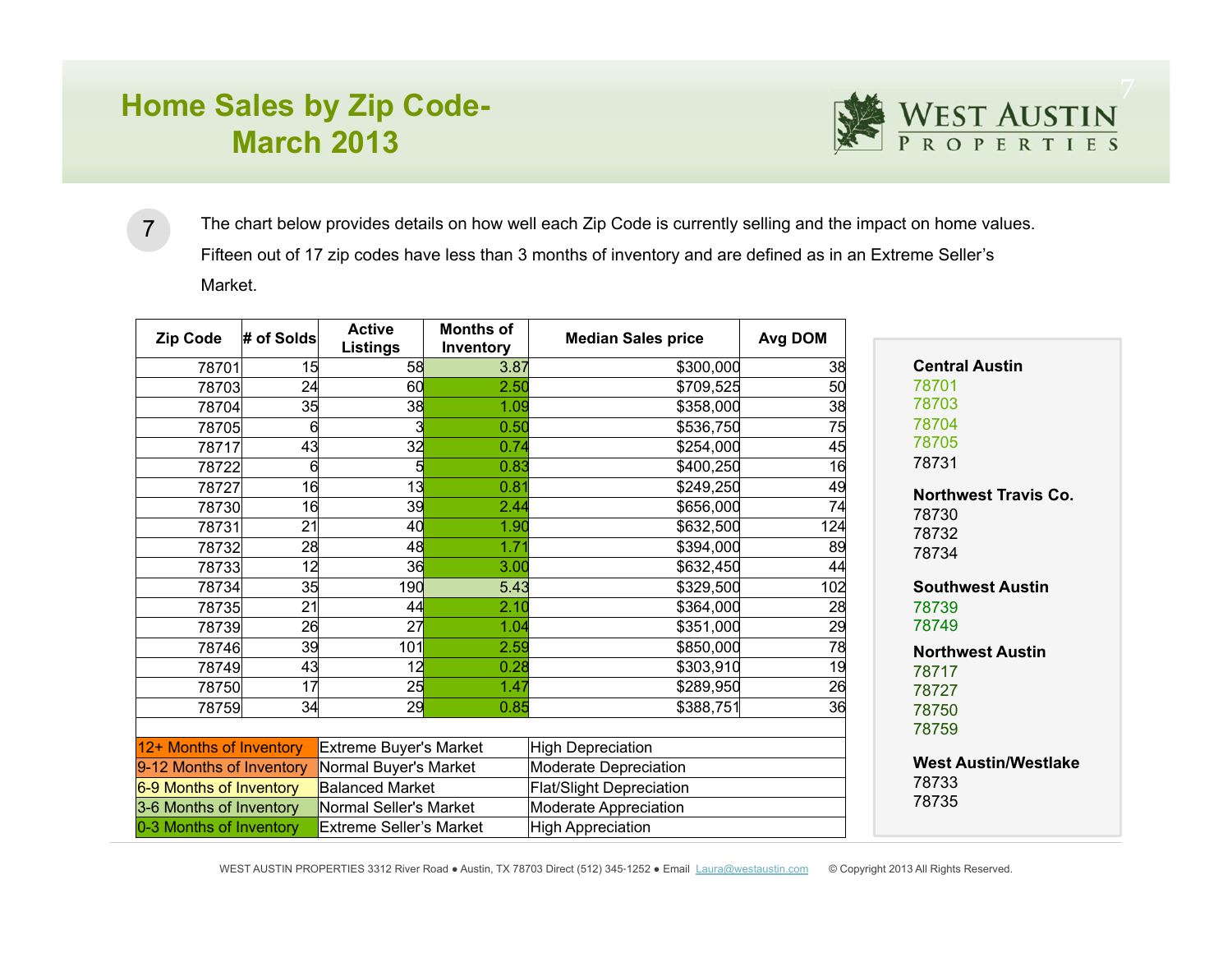#### **Absorption Rate: Months of Inventory in Austin 2006-2013**

The **Absorption Rate**, also called "Months of Inventory," is the best indicator of how fast or slow home values are going up or down. The formula is the number of homes on the market divided by the number of homes sold in the prior month. With 6 to 9 months of inventory, the market is called **Balanced**, and home values remain stable with slight decreases or increases possible. Below 6 months is called a Seller's Market, as home prices slightly increase due to demand.

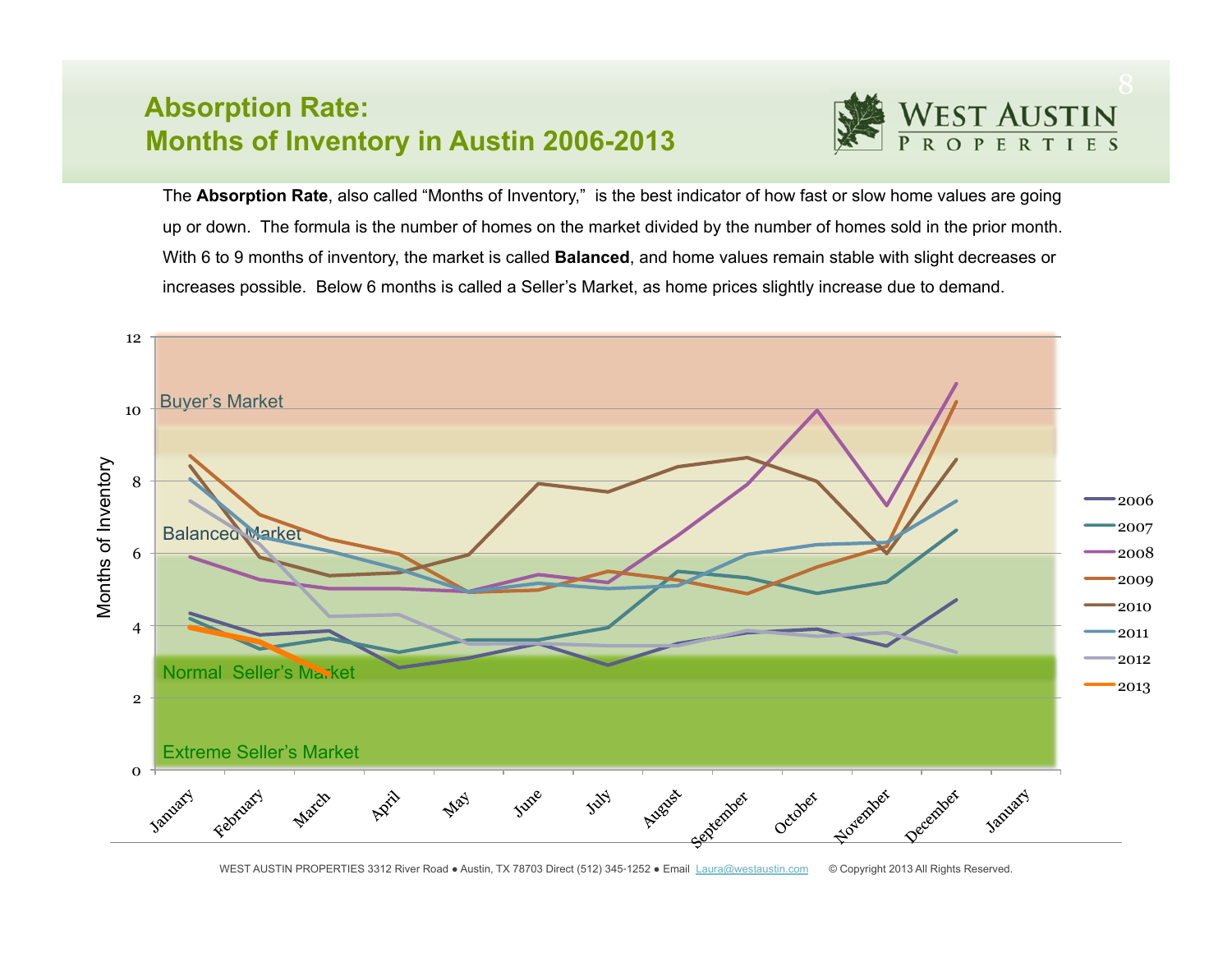#### **Mortgage Rates - 13 Year Summary**



We monitor interest rates because they directly affect buying power. The higher the rate, the more it costs for a buyer to buy. When interest rates rise, it has the same effect as a seller raising his price and fewer homes sell because mortgage payments are higher. Conversely, when rates decrease more buyers qualify to purchase and home sales usually increase. The chart below tracks mortgage rates for the past 12 years. As you can see, mortgage rates are at close to their lowest levels.



WEST AUSTIN PROPERTIES 3312 River Road · Austin, TX 78703 Direct (512) 345-1252 · Email Laura@westaustin.com © Copyright 2013 All Rights Reserved.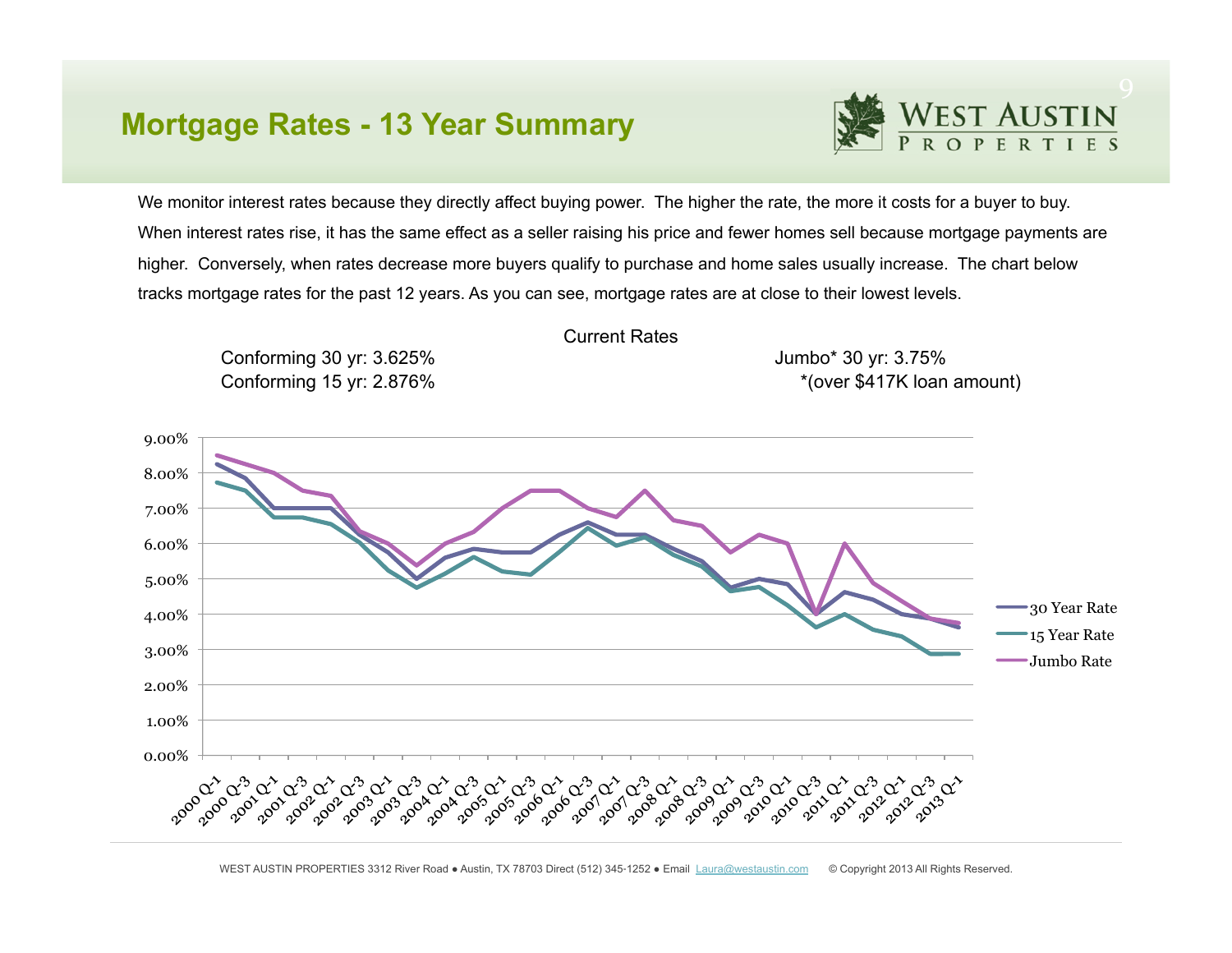## **Average and Median Sold 15 Year Summary**

8

The chart above follows the trend of average and median sales price per year. Last month the average sales price was \$289,172. The median sold price was \$221,500 last month. The average sales price in March is up 9.4% and the median sales price is up 8% from one year ago.

 **The chart below shows the annual average and median Austin home sold.** 

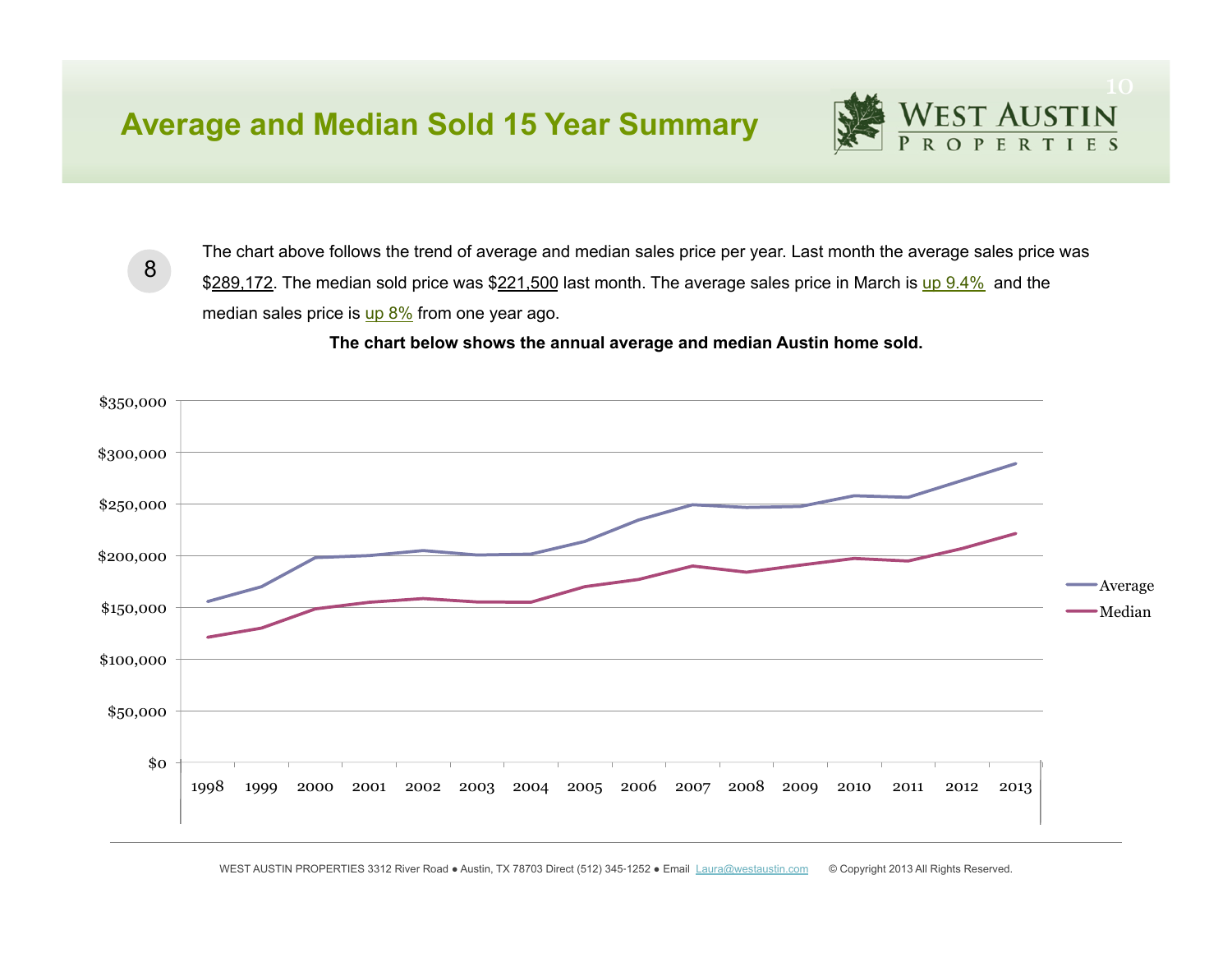## **Average Days on Market 2006-2013**



9

Of the homes that sold last month, the average amount of days they had been on the market was 66 days. This is 25.3% fewer days than a year ago.